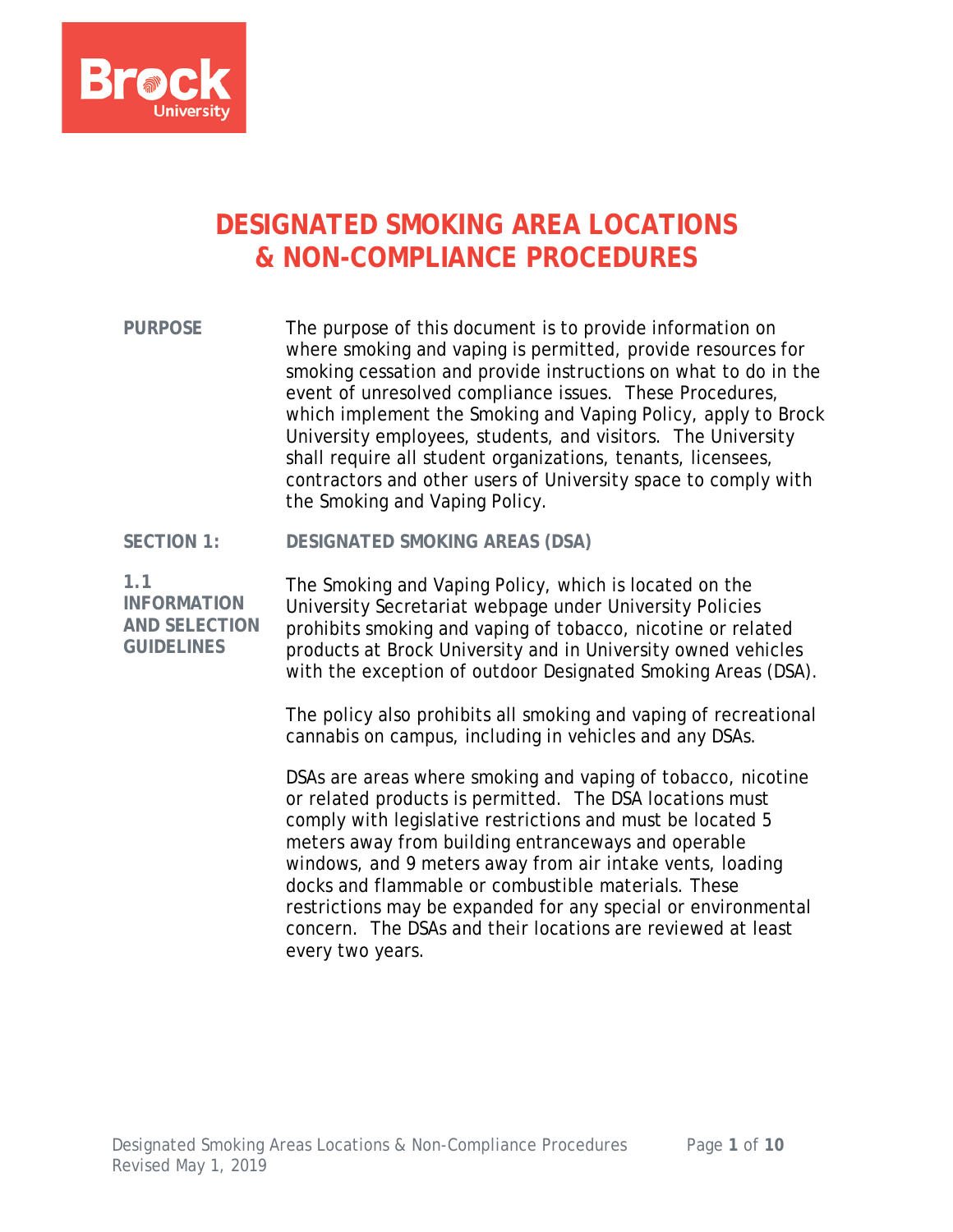

Signage indicating the location of these DSAs is installed around the campus.

**1.2 DSA LOCATIONS** Starting on May 1, 2019, Brock University implemented an outdoor smoke-free academic corridor at the 1812 Sir Isaac Brock Way campus with six (6) DSAs located outside of the corridor.

The DSA locations are listed below:

- the north side of Thistle Complex leading out to Alphie's Trough
- behind DeCew Residence Dining Hall at Residence Road
- in between Vallee Residence and Earp Residence near parking lot K
- centred around Village Residence and Lowenberger Residence
- behind Gateway Suites Residence
- on the sidewalk in between the International Centre and Quarry View Residence

The Marilyn I. Walker School of Fine and Performing Arts (MWS) and Rodman Hall each have a single DSA.

The DSA locations are listed below:

- MWS Northeast side of the building
- Rodman Hall East of front entrance

The Hamilton Campus does not have a DSA, however smoking and vaping is permitted off the property on the city sidewalks.

Maps indicating the locations of the DSA can be found below: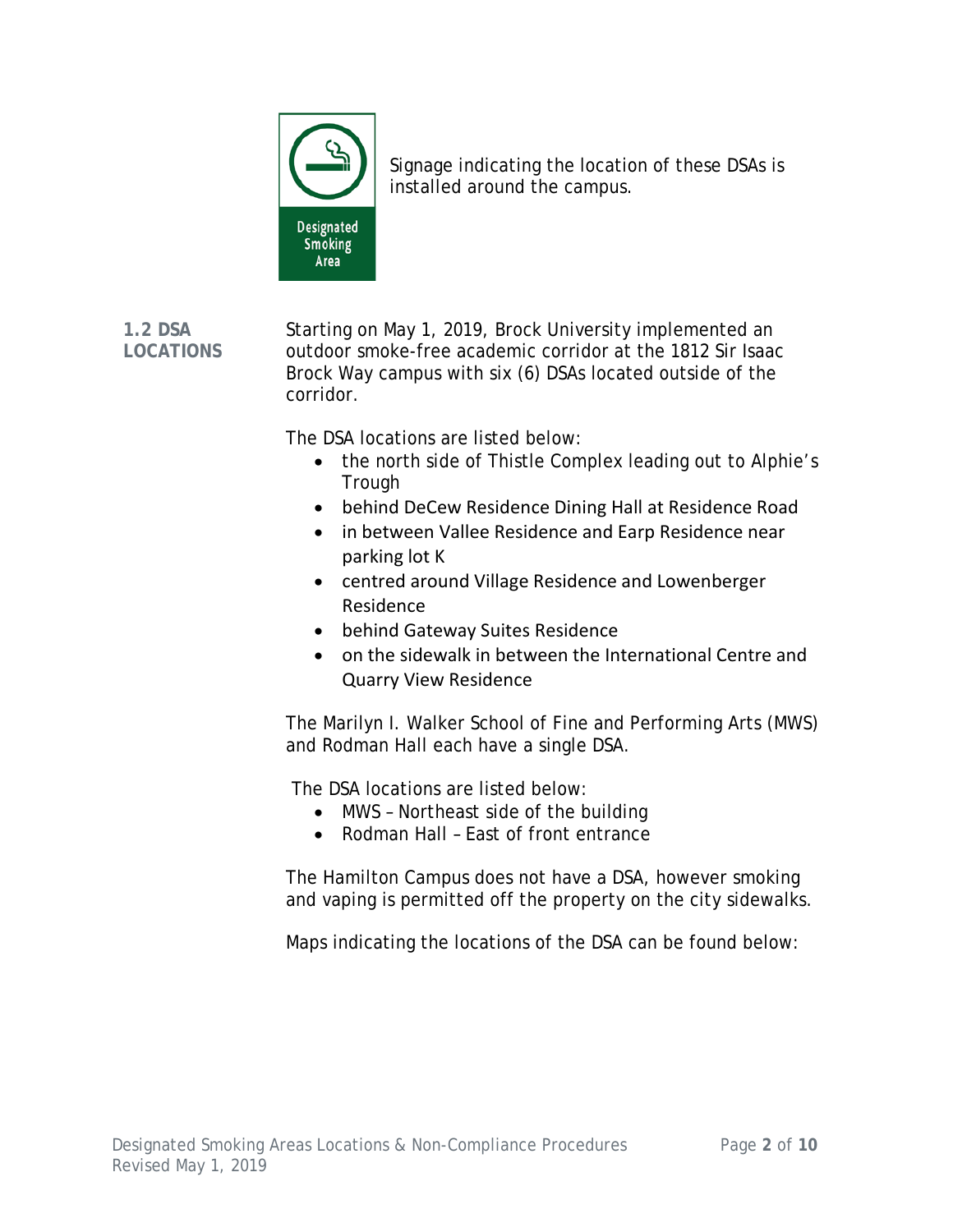

Designated Smoking Areas Locations & Non-Compliance Procedures Page **3** of **10** Revised May 1, 2019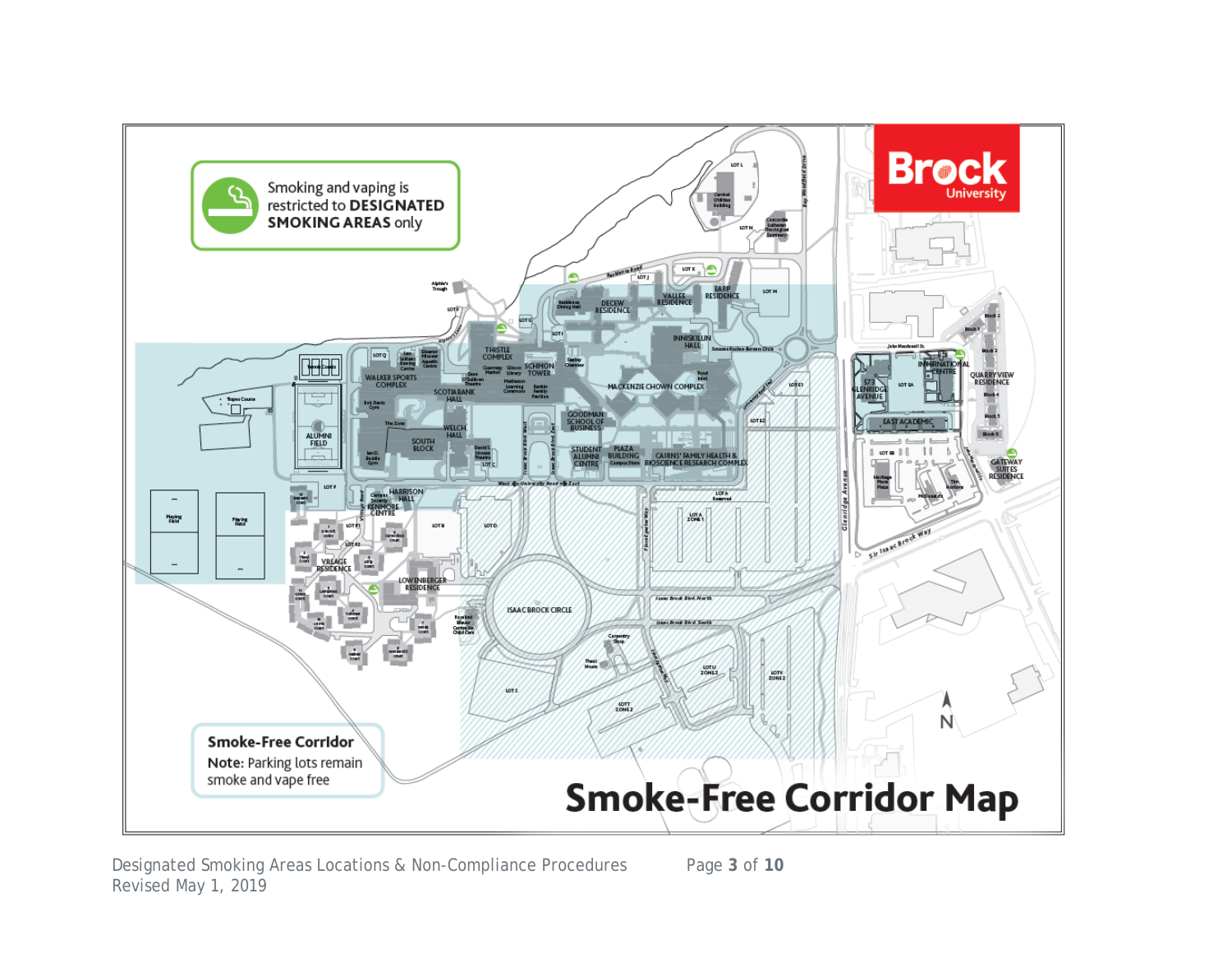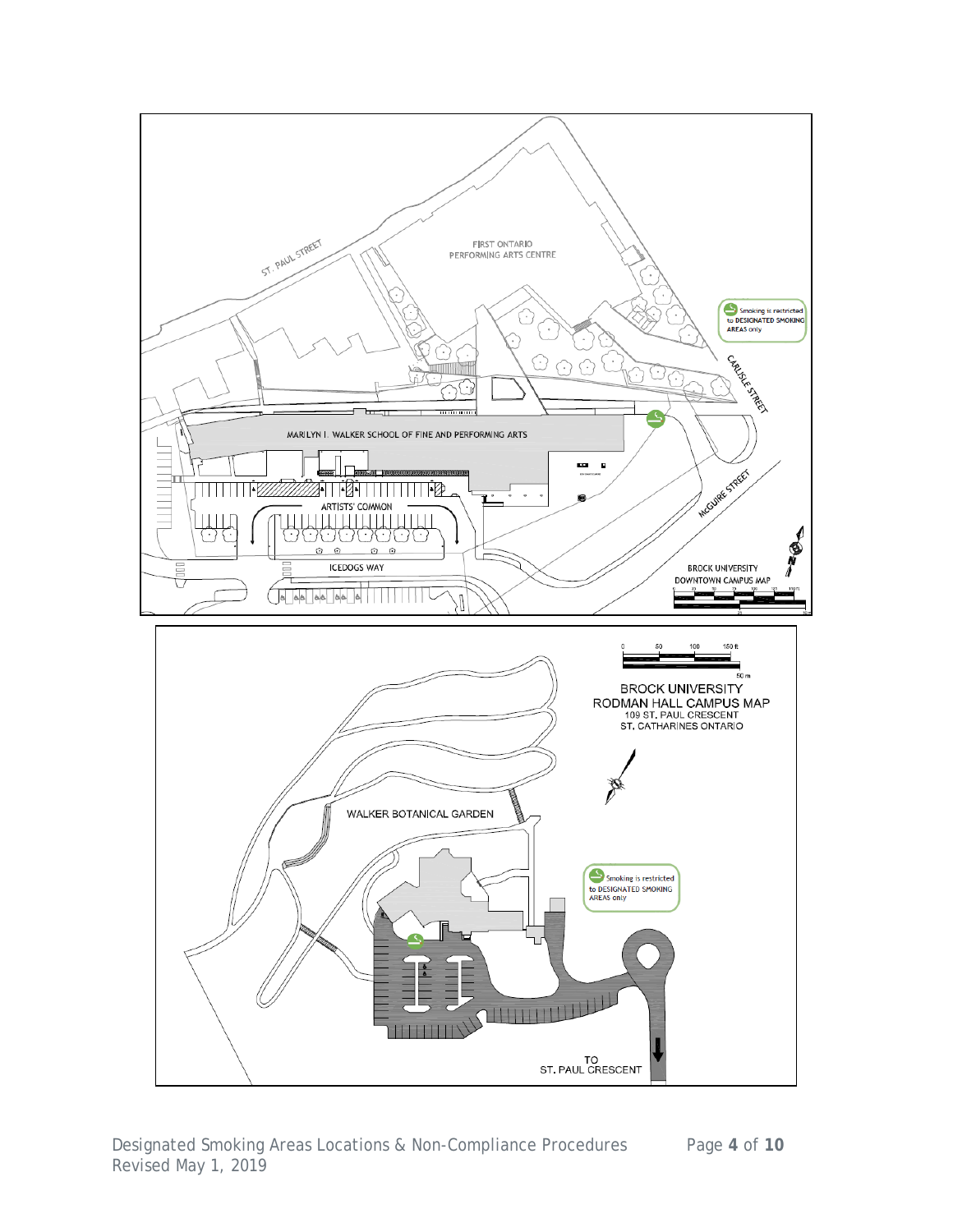# **SECTION 2: QUITTING SMOKING**



**2.1.1 [Employee Family Assistance Program](https://brocku.sharepoint.com/human-resources/Pages/Employee%20and%20Family%20Assistance%20Program.aspx)**

The University's carrier, Shepell-fgi is an accredited organization which provides Employee and Family Assistance Program (EFAP) services to those eligible employees and their eligible dependents. The service is available at no cost to you, 24 hours a day, 7 days a week by calling 1-800-387-4765.

#### **2.1.2 [Employee Benefits](https://brocku.sharepoint.com/human-resources/Pages/Benefits.aspx)**

Brock University offers a comprehensive benefits program to those eligible employees designed to assist people in meeting their health and dental expenses and providing coverage for income protection and retirement benefits.

**2.2 Resources for Brock University Students**

**2.1 Resources for Eligible** 

**Employees**

**Brock University** 

#### **2.2.1 [Student Health Services](https://brocku.ca/health-services/)**

Student Health Services (SHS) is one of three student-focused services provided through the Student Wellness and Accessibility Centre.

#### **2.2.2 [Leave the Pack Behind](https://leavethepackbehind.org/)**

Leave The Pack Behind offers free, personalized support and quitting resources to all young adults in Ontario. Anyone who is 18-to-29 years old can receive a FREE, 8-week supply of nicotine patch or gum if they meet basic health eligibility requirements; create a Leave The Pack Behind account (which includes their ground and e-mail addresses); and complete a brief survey.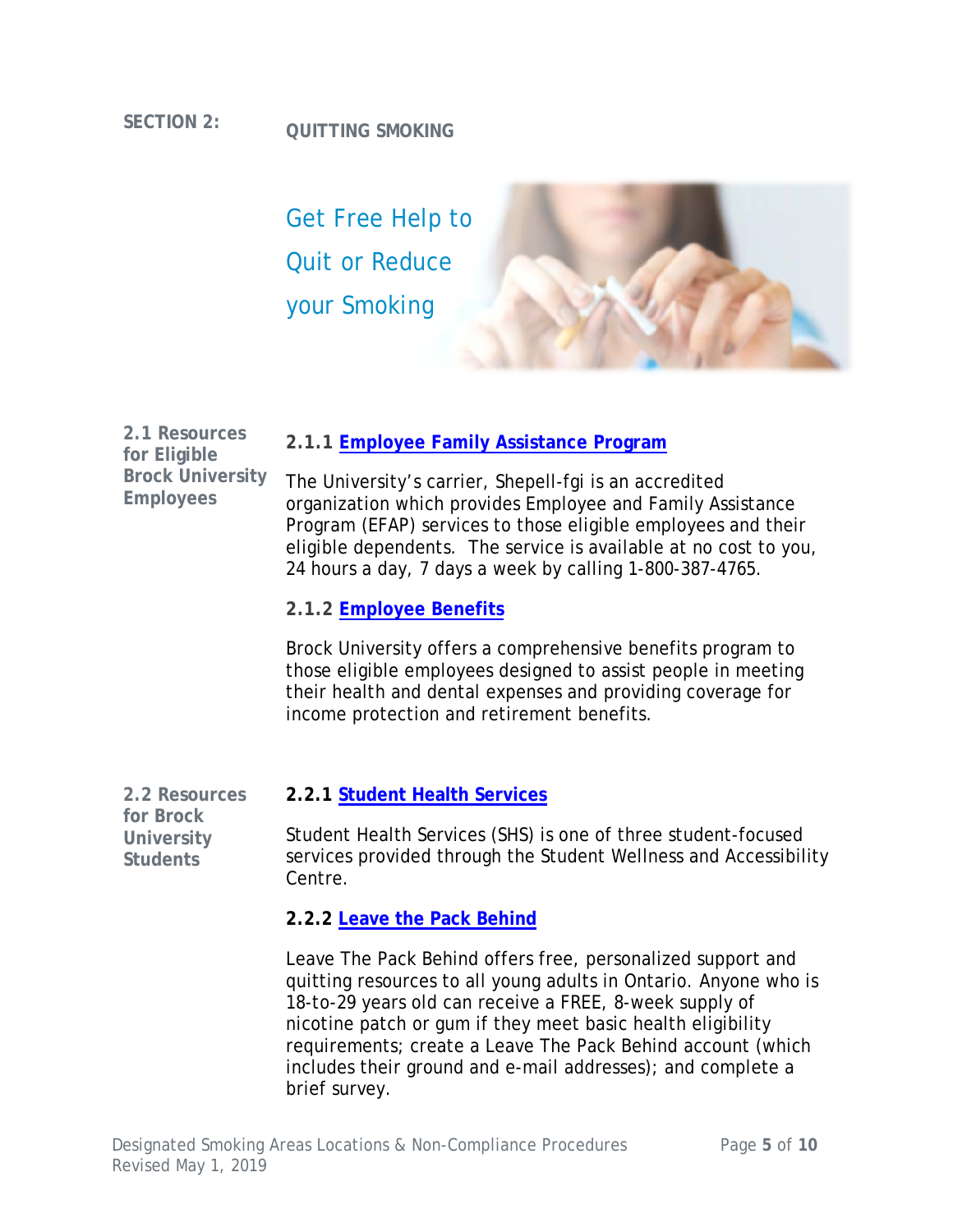Self-help booklets, Party Without The Smoke Challenge, and the annual January wouldurather… contest for quitting or reducing smoking are also offered.

### **2.2.3 Smartphone Apps (Free, from the App Store)**

- Crush the Crave specially aimed at helping young adults quit smoking
- Break it Off more info at breakitoff.ca

**2.3 More Free Resources to Quit or Reduce Smoking**

# **2.3.1 [Smoker's Helpline](https://www.smokershelpline.ca/)**

The Smokers' Helpline (Canadian Cancer Society) is available to everyone. It offers free, personalized tools and supports that are proven to work. Options include: a telephone quit coach, text messages, self-help workbooks, or the online community.

1 877 513-5333

# **2.3.2 [Niagara Region Public Health](https://niagararegion.ca/health/substances/tobacco/quitting-smoking.aspx)**

Find out about local programs, services and resources for quitting/reducing smoking.

# **2.3.3 Patients of a Niagara Region Family Health Team**

Rostered patients of the following Family Health Teams can access free Nicotine Replacement Therapy:

- Welland McMaster 905-734-9699 ext. 3
- Niagara North, St. Catharines 905-988-9617 ext. 226
- Niagara North, Niagara-on-the-Lake 905-468-2177 ext. 130
- Beamsville Medical Centre 905-563-5315
- Portage Medical 905-354-9393 ext. 225
- Smithville Medical Centre 905-957-3328

# **2.3.4 Patients of a Community Health Centre**

Rostered patients of the following Community Health Centres can access free Nicotine Replacement Therapy:

- Quest Community Health Centre 905-688-2558 ext. 243
- Niagara Falls Community Health Centre 905-356-4222 ext. 233
- Bridges Community Health Centre
- Fort Erie 905-871-7621 ext. 2226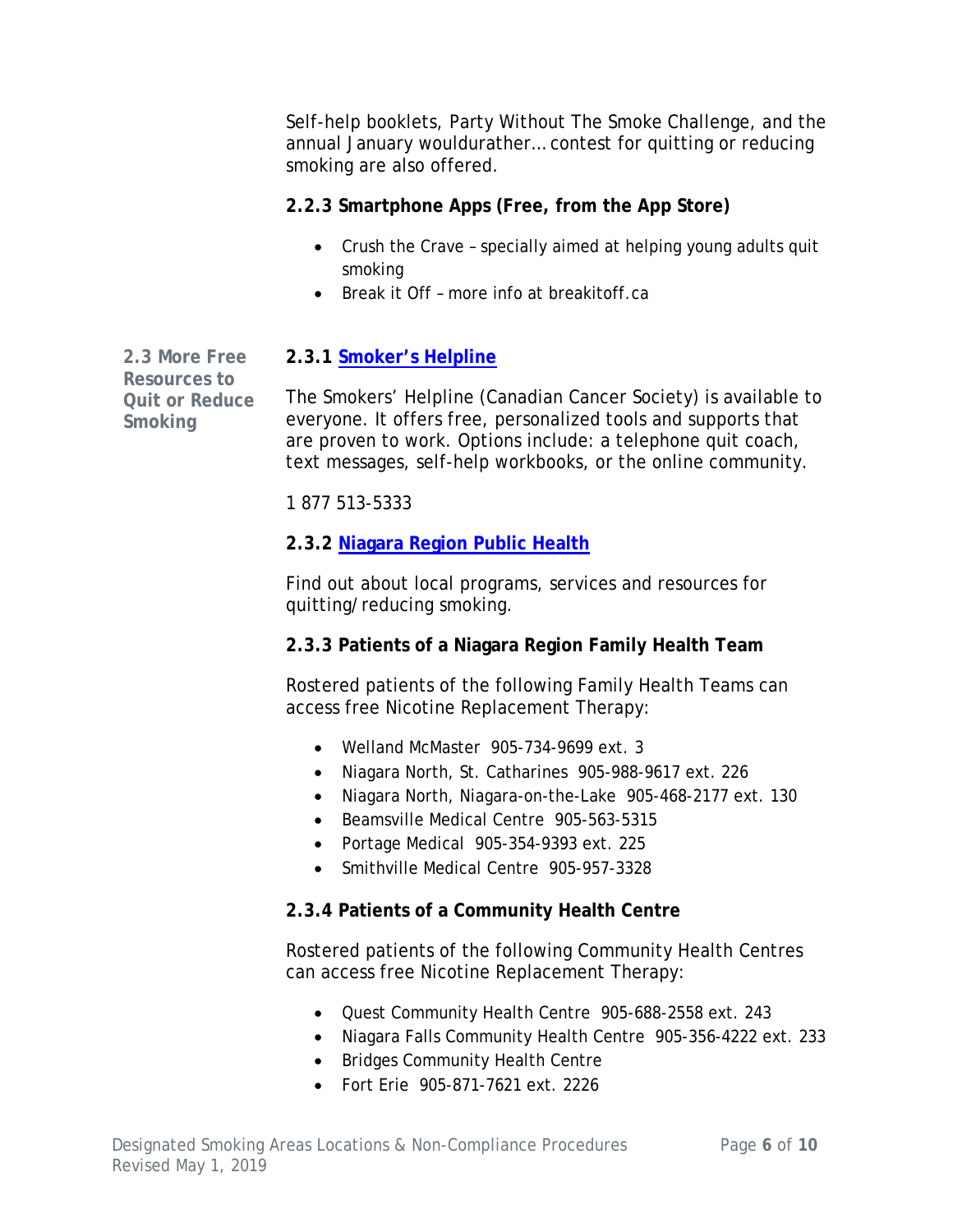• Port Colborne 289-479-5017 ext. 2421

#### **2.3.5 Heart Niagara**

Niagara residents may be eligible to receive free Nicotine Replacement Therapy (nicotine patch, gum, lozenge or inhaler). Call 905-358-5552.

**Vapes, Juuls, Ecigarettes**

#### **2.4 Learn about 2.4.1 Leave The Pack Behind**

- [E-cigarettes](https://leavethepackbehind.org/e-cigarettes/)
- [Heat-Not-Burn Products](https://leavethepackbehind.org/heat-not-burn-tobacco-products/)

#### **2.4.2 Niagara Region Public Health**

• [E-cigarettes and Vaping](https://www.niagararegion.ca/health/substances/tobacco/e-cigarettes.aspx)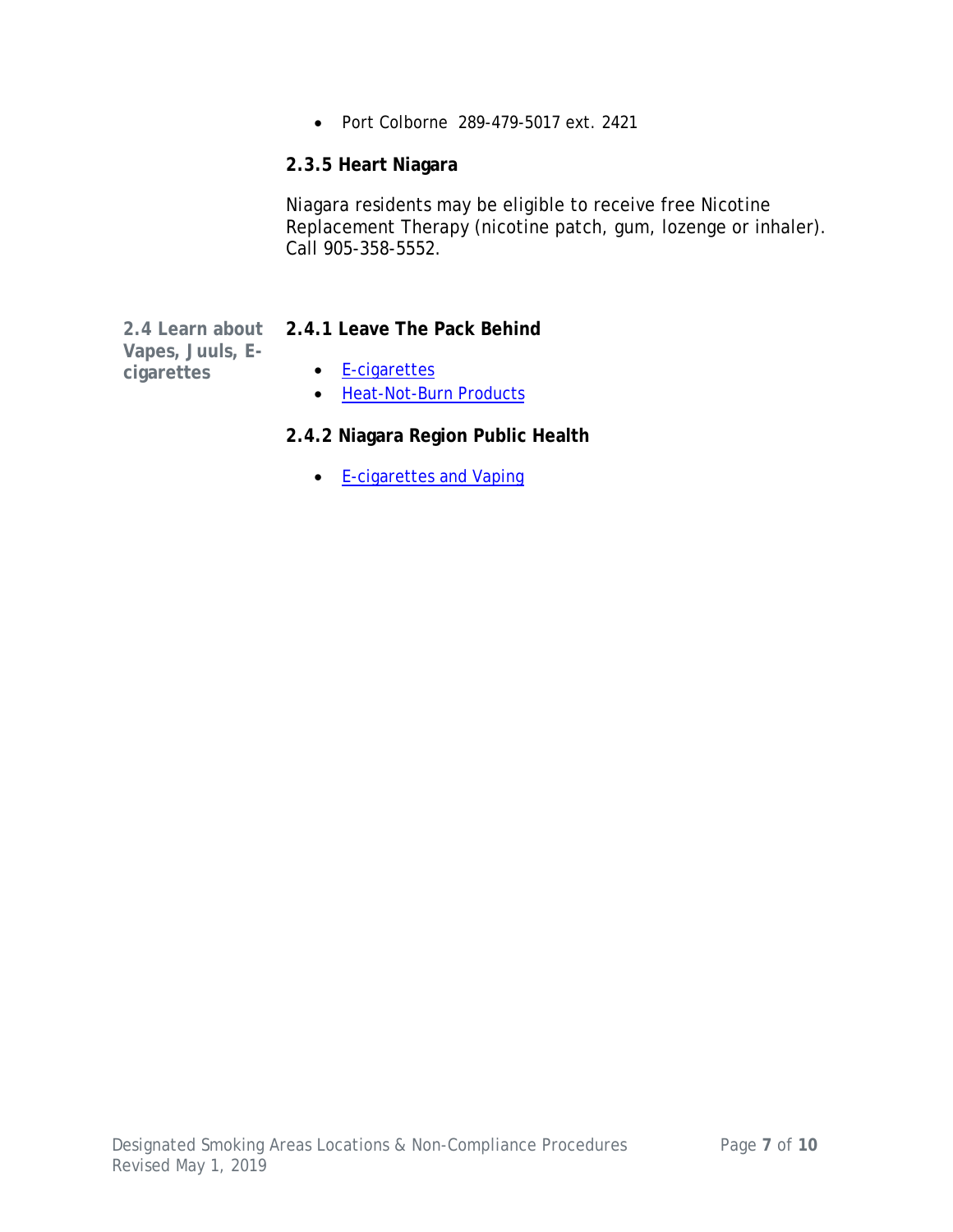- **SECTION 3: NON-COMPLIANCE REPORTING PROCEDURE**
- STEP 1 **If you observe an individual smoking or vaping tobacco, nicotine** or related products who is not complying with the Smoking and Vaping Policy, politely encourage them to adhere to the policy and direct them towards the nearest DSA.

If you observe an individual smoking or vaping recreational cannabis politely indicate that smoking or vaping of recreational cannabis on campus is prohibited, including in vehicles and in DSAs.

- STEP 2 **In the event of unresolved compliance issues, a complaint can** be lodged with Campus Security Services. Complaints must include the following information if known: the date, time, your name and contact information, the name of the non-compliant smoker/vaper, whether they are a Brock employee, student, resident student, visitor or contractor, the location and a description of the conduct. Complaints can be lodged to Campus Security Services by calling ext. 4300 or by emailing the completed report form below to [security@brocku.ca.](mailto:security@brocku.ca)
- **STEP 3** When Campus Security Services receives the complaint, they will investigate the area of concern and direct any noncompliant smokers/vapers to adhere to the policy. Campus Security Services will request the name of any observed noncompliant smokers/vapers if not already known.
- **STEP 4** Upon further investigation, Campus Security Services may take the following steps as deemed appropriate based on the situation and conduct of the individual(s) in contravention of the policy. Campus Security Services will determine whether the smoker/vaper is a Brock employee, student, resident student, visitor or contractor.
	- a) If an employee continues to violate the Smoking and Vaping Policy after the above steps have been taken, Campus Security Services will report the non-compliance to the Health Safety & Wellness Team by email at [besafe@brocku.ca](mailto:besafe@brocku.ca) or at extension 7233. The Health Safety & Wellness Team will follow up with the individual's immediate supervisor.
	- b) If a student continues to violate the Smoking and Vaping Policy after the above steps have been taken, Campus Security Services will report the non-compliance to the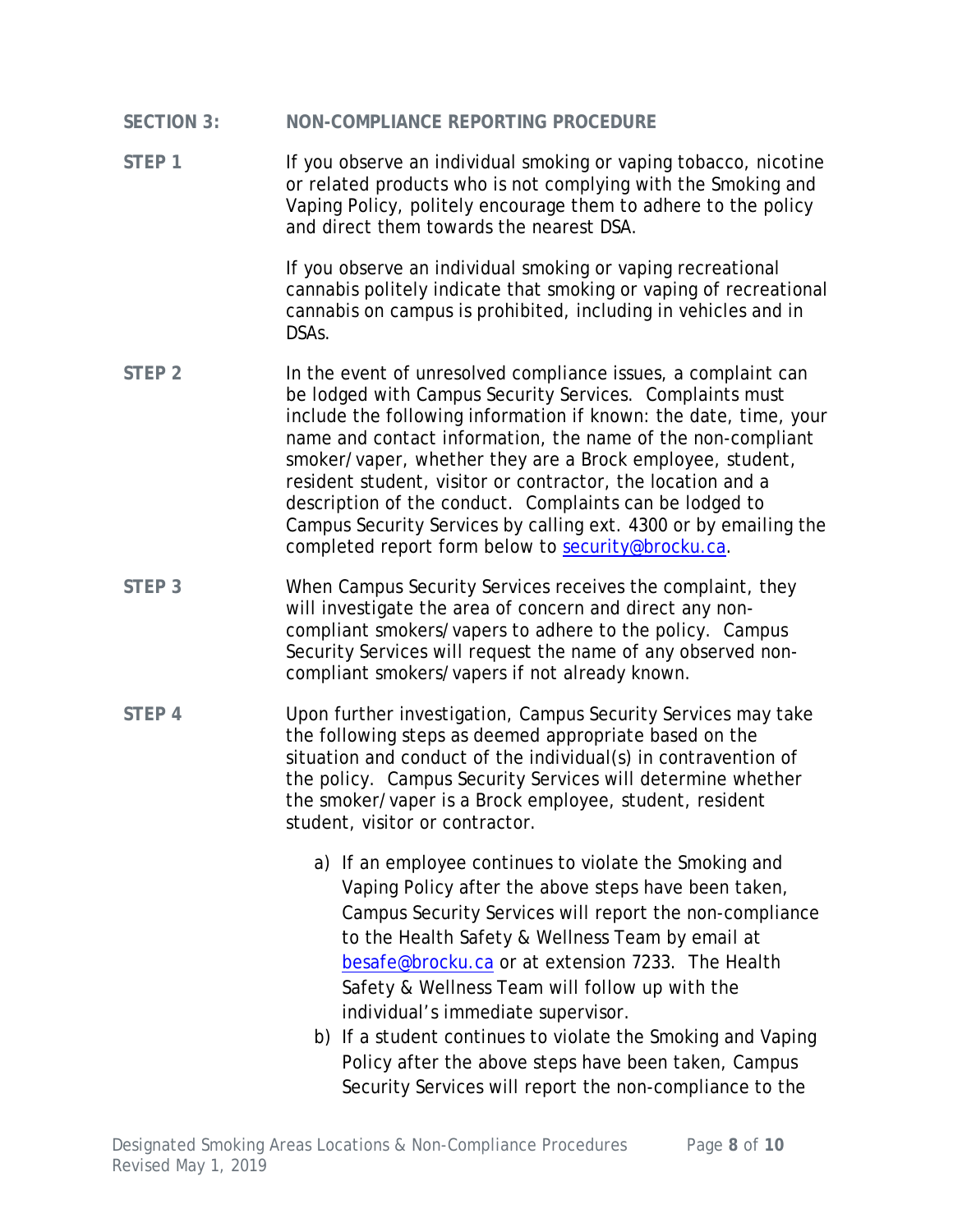Manager of Student Affairs in Student Services where they will be subject to discipline under the University's Student Code of Conduct. c) Residence students found to be violating the Smoking and Vaping Policy within the residence community will be subject to discipline under the Residence Community Standards. d) If a contractor or visitor continues to violate the Smoking and Vaping Policy after the above steps have been taken, Campus Security Services may ask them to leave the premise. For contractors, Campus Security Services will also report the non-compliance to the appropriate project managers. STEP 5 **If you continue to notice the same non-compliant** smokers/vapers, please submit another complaint as this will escalate the response.